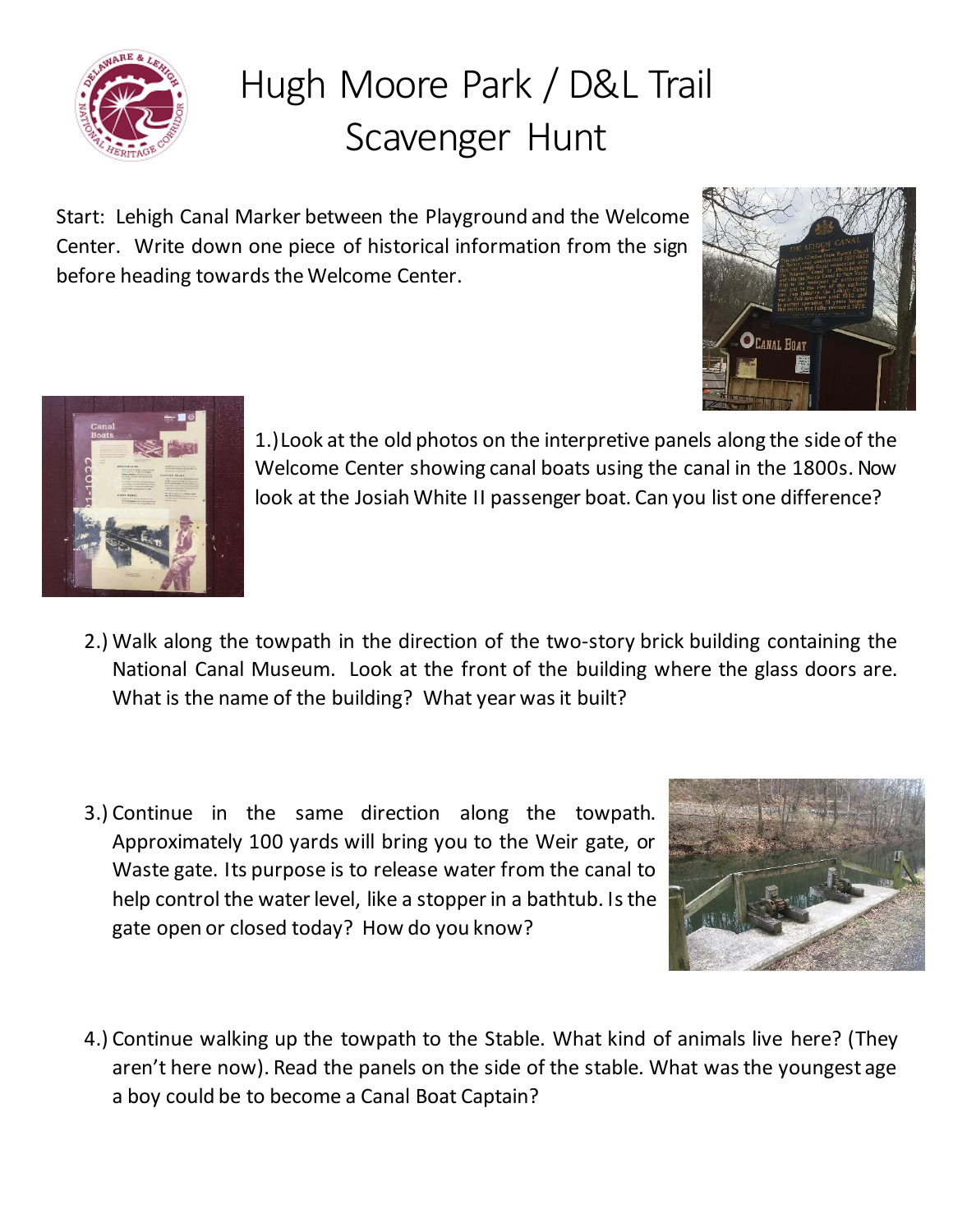

5.) To the left of the Locktender's House is a lock. There are two kinds of locks: guard locks and lift locks. The sign on the house tells you what kind of lock this is and its number. What are they?

6.) Walk until you are between the lock and house. The lock's doors are controlled by gears within a "dog house". How many "dog houses" are at this lock? Why do you think it's called that?





7.) Cross the bridge that goes over the lock. You are now looking at the Feeder Gate, which "feeds" water into the canal. Where is the water coming from?

8.) Turn to your right. Just over a small wooden bridge there are three interpretive panels. Read the one titled "Is it Chain or Change?" What year was the bridge built? And how did boats cross the river before it was built? If you look upriver, you can still see the center pier of the bridge.



9.) Walk back toward the locktender's house. There is a sign about the dangers of the dam. What three things are you not allowed to do here? While here, look across the river to the island in the middle. Can you believe that it once held a very popular amusement park? From 1894 to 1919, Island Park was a beautiful getaway for Easton families. For ten cents, you could get a trolley ride to the island for amusement rides, entertainment and food.